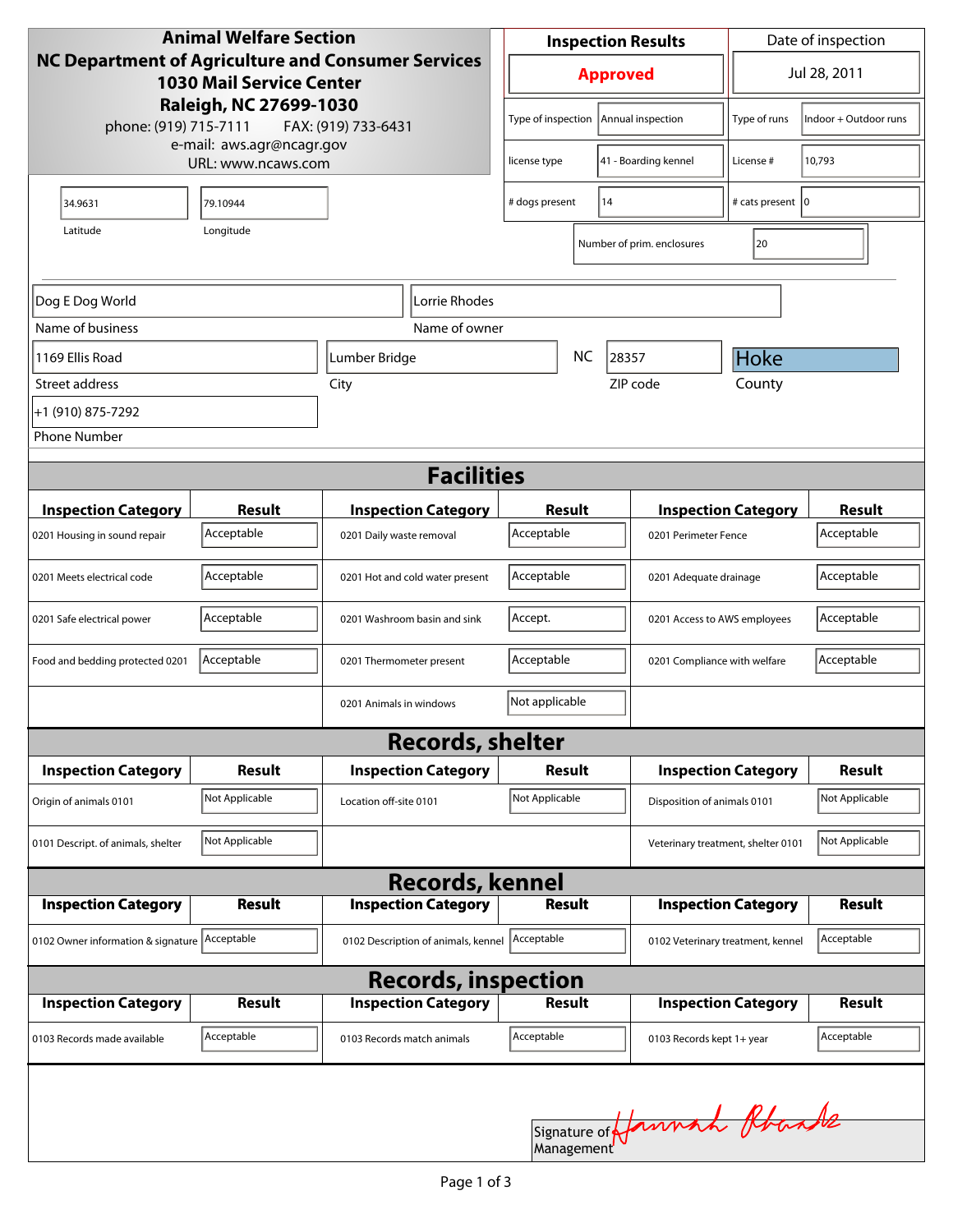| <b>Animal Welfare Section, NCDA&amp;CS</b>                  |               |                                    | <b>Inspection Results</b>  |                                     | Date of inspection |                |  |  |
|-------------------------------------------------------------|---------------|------------------------------------|----------------------------|-------------------------------------|--------------------|----------------|--|--|
| Inspection Report, continued                                |               |                                    | <b>Approved</b>            |                                     | Jul 28, 2011       |                |  |  |
|                                                             |               |                                    |                            |                                     |                    | <b>NC</b>      |  |  |
| Dog E Dog World                                             |               | Lorrie Rhodes                      |                            | Lumber Bridge                       |                    |                |  |  |
| <b>Indoor facilities</b>                                    |               |                                    |                            |                                     |                    |                |  |  |
| <b>Inspection Category</b>                                  | Result        | <b>Inspection Category</b>         | Result                     | <b>Inspection Category</b>          |                    | Result         |  |  |
| 0202 Ambient temperature, indoor                            | Acceptable    | 0202 Ventilation, indoor           | Acceptable                 | Acceptable<br>0202 Lighting, indoor |                    |                |  |  |
| 0202 Imperv./Sanitary surf., indoor                         | Acceptable    | 0202 Drainage, indoor              | Acceptable                 |                                     |                    |                |  |  |
| <b>Outdoor facilities</b>                                   |               |                                    |                            |                                     |                    |                |  |  |
| <b>Inspection Category</b>                                  | Result        | <b>Inspection Category</b>         | Result                     | <b>Inspection Category</b>          |                    | Result         |  |  |
| 0203 Impervious surfaces, outdoor                           | Acceptable    | 0203 Housing, 1 per animal         | Acceptable                 | 0203 Protection from elements       |                    | Acceptable     |  |  |
| 0203 Owner advised, outdoor                                 | Acceptable    | 0203 Drainage, outdoor             | Acceptable                 |                                     |                    |                |  |  |
| <b>Primary enclosures</b>                                   |               |                                    |                            |                                     |                    |                |  |  |
| <b>Inspection Category</b>                                  | Result        | <b>Inspection Category</b>         | Result                     | <b>Inspection Category</b>          |                    | Result         |  |  |
| 0204 Drainage prev. cross contam.                           | Acceptable    | 0204 Fence height >= 5 feet        | Acceptable                 | 0204 1:10 ratio, person: human      |                    | Acceptable     |  |  |
| 0204 Surf. impervious to moisture                           | Acceptable    | 0204 Enclosure is escape proof     | Acceptable                 | 0204 Cats, $>=$ 4 sq. ft. / adult   |                    | Not Applicable |  |  |
| 0204 Prevent contact with wood                              | Acceptable    | 0204 Solid resting surface         | Acceptable                 | 0204 Cats, $<= 12$ / enclosure      |                    | Not Applicable |  |  |
| 0204 Enclosures in sound repair                             | Acceptable    | 0204 Cats, raised resting surface  | Not Applicable             | 0204 Cats, 1 litter pan / 3 adults  |                    | Not Applicable |  |  |
| 0204 Size of enclosure                                      | Acceptable    | 0204 Dogs, supervision if > 4      | Acceptable                 |                                     |                    |                |  |  |
|                                                             |               | <b>Feeding</b>                     |                            |                                     |                    |                |  |  |
| <b>Inspection Category</b>                                  | <b>Result</b> | <b>Inspection Category</b>         | Result                     | <b>Inspection Category</b>          |                    | <b>Result</b>  |  |  |
| 0205 Feeding, 1x / day, adult                               | Acceptable    | 0205 Feeding, 1 bowl / adult       | Acceptable                 | 0205 Feeding, commercial food       |                    | Acceptable     |  |  |
| 0205 Feeding, bowl in good repair                           | Acceptable    | 0205 Feeding, quality food         | Acceptable                 | 0205 Feeding, bowl is protected     |                    | Acceptable     |  |  |
| 0205 Feeding, 2x / day, young                               | Acceptable    |                                    |                            |                                     |                    |                |  |  |
| <b>Watering</b>                                             |               |                                    |                            |                                     |                    |                |  |  |
| <b>Inspection Category</b>                                  | <b>Result</b> | <b>Inspection Category</b>         | Result                     |                                     |                    |                |  |  |
| 0206 Watering, continuous access                            | Acceptable    | 0206 Watering, bowl in good repair | Acceptable                 |                                     |                    |                |  |  |
| <b>Sanitation/Employees/Classification &amp; Separation</b> |               |                                    |                            |                                     |                    |                |  |  |
| <b>Inspection Category</b>                                  | <b>Result</b> | <b>Inspection Category</b>         | Result                     | <b>Inspection Category</b>          |                    | <b>Result</b>  |  |  |
| 0207 Waste removal 2x / day                                 | Acceptable    | 0207 Grounds overgrown             | Acceptable                 | 0207 Young given social interact.   |                    | Not Applicable |  |  |
| 0207 Animals removed while clean                            | Acceptable    | 0207 Pest Control                  | Acceptable                 | 0207 Species separated              |                    | Not Applicable |  |  |
|                                                             |               |                                    | Signature of<br>Management | Jannah Rhaads                       |                    |                |  |  |